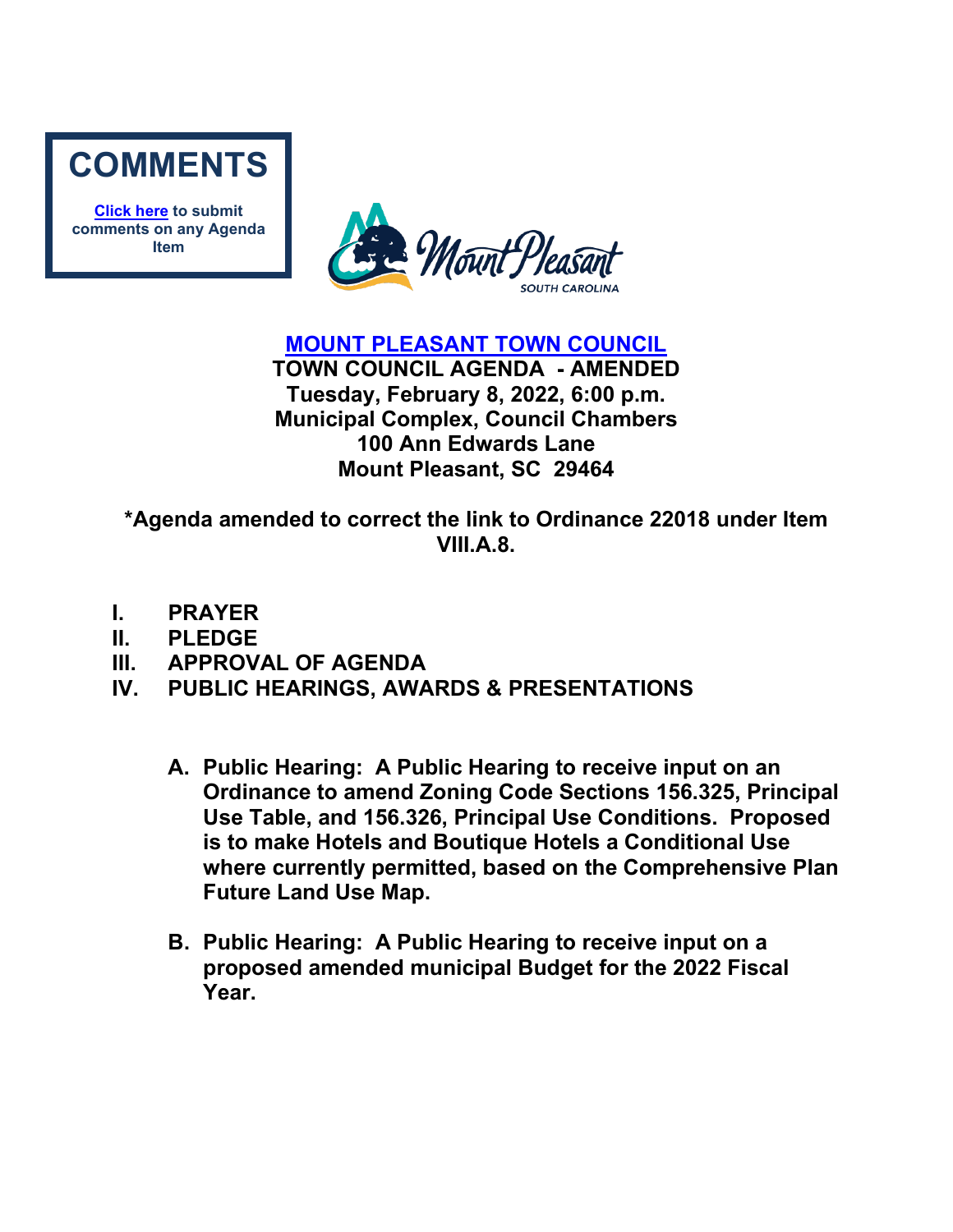|                           | General Fund<br><b>State Accommodations Tax Fund</b><br>Capital Fund<br>Debt Service Fund | Proposed Amended FY 2022 Budget | S.<br>109,401,982<br>3,668,811<br>169,778,119<br>10,897,485 |                           |  |
|---------------------------|-------------------------------------------------------------------------------------------|---------------------------------|-------------------------------------------------------------|---------------------------|--|
|                           | <b>Less Interfund Transfers</b>                                                           |                                 | (35, 997, 143)                                              |                           |  |
|                           | <b>Total Proposed Amended Budget</b>                                                      |                                 | $\mathbb{S}^-$<br>257,749,254                               |                           |  |
|                           |                                                                                           |                                 |                                                             | <b>Current</b><br>Millage |  |
| <b>Current</b><br>Revenue | Amended<br>Revenue                                                                        | Percentage<br>Change In         |                                                             |                           |  |
| FY 2022                   | FY 2022                                                                                   | <b>Revenue</b>                  | FY 2022                                                     |                           |  |
| \$242,599,976             | \$257,749,254                                                                             | 6.24%                           | 34.7 Mills (operating)<br>4.6 Mills (debt)                  |                           |  |
| <b>Current</b>            | Amended                                                                                   | Percentage                      | Amended                                                     |                           |  |
| <b>Expenditures</b>       | <b>Expenditures</b>                                                                       | Change In                       | Millage                                                     |                           |  |
| FY 2022                   | FY 2022                                                                                   | <b>Expenditures</b>             | FY 2022                                                     |                           |  |

One mill generates \$1,124,622,687 as based on the total estimated assessed value of all real and personal properties within the Town of Mount Pleasant. One mill equals \$1.00 per \$1,000 of assessed property value.

**C. Public Hearing:** A Public Hearing to receive input on a proposed Seventh Amendment to Development agreement By and Between CDM of Charleston, LLC and Town of Mount Pleasant South Carolina.

Proposed is to amend Exhibit C to the Development Agreement, Governing Regulations, entitled "*Planned Development District Development Standards: Amending the PD District for Carolina Park*", to repeal and replace Exhibit K, entitled *Highway 17 Access Exhibit* dated June 21, 2007. All references thereto in Section 7(f) of the Agreement are deleted and replaced by Exhibit A hereto "Highway 17 Access Exhibit" dated June 21, 2007, and revised November 15, 2021, showing the new ingress/egress access connection designated "F" located south of Carolina Park Boulevard.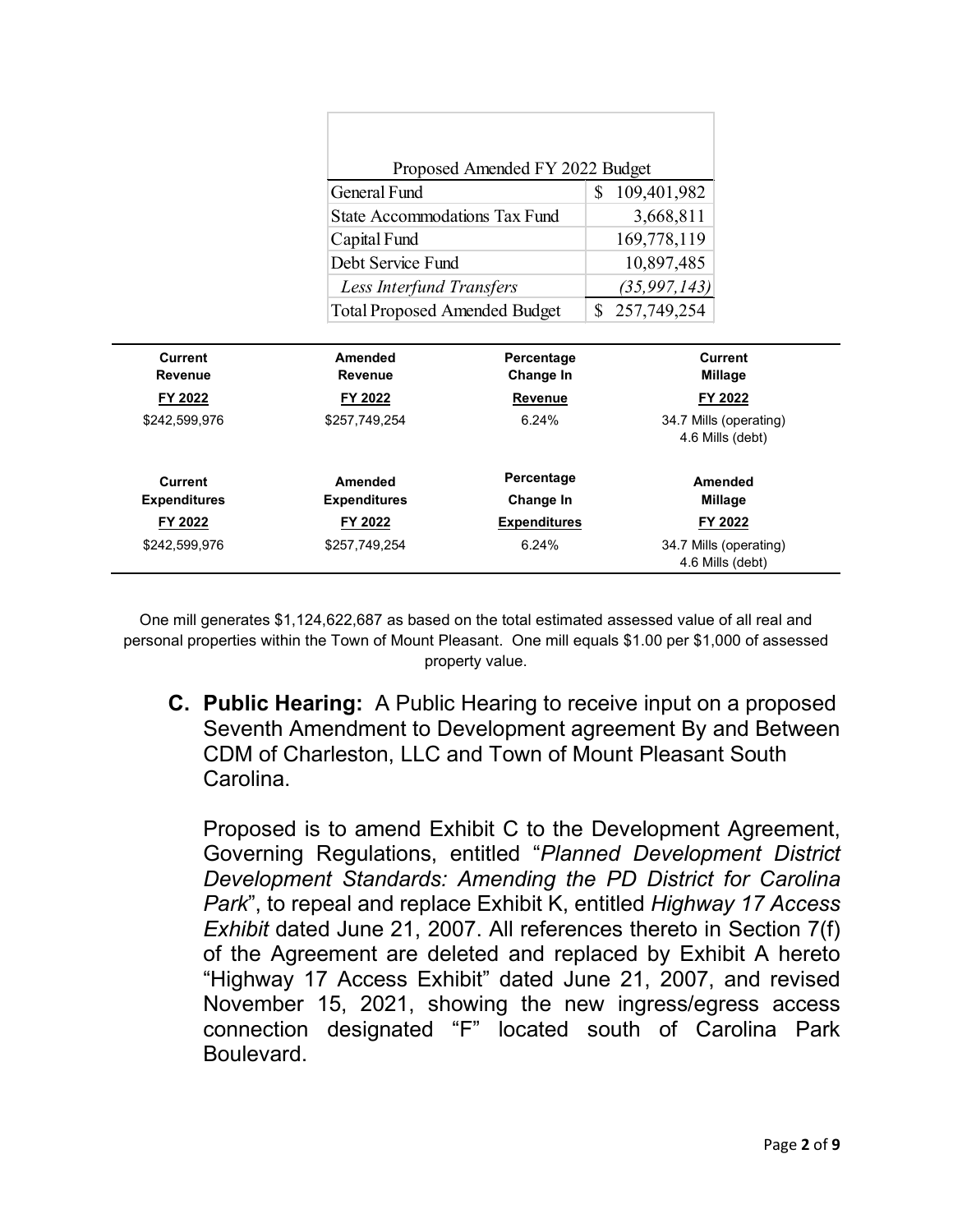Carolina Park is comprised of approximately 1,608.50 acres of land and whose location is generally described as being on the north side of US Highway 17 between the Park West and Pepper Plantation developments.

- **D. Recognition of Mount Pleasant Teachers of the Year**
- **E. Housing for All Mount Pleasant Presentation**
- **F. Dr. Jan Wrobleski Proclamation**
- **G. Recognition of Oceanside Collegiate Academy Girls Tennis State Champions**
- **H. Recognition of Oceanside Collegiate Academy Girls Volleyball State Champions**
- **I. Longevity Awards**
- **V. APPROVAL OF MINUTES FROM THE [JANUARY 11, 2022](https://www.tompsc.com/AgendaCenter/ViewFile/Minutes/_01112022-1126) TOWN COUNCIL MEETING, AND THE DECEMBER 2021 FINANCIAL STATEMENT.**
- **VI. PUBLIC COMMENT**

#### **VII. CONSENT AGENDA ITEMS**

**A. Final Reading:** An Ordinance providing for the annexation of an approximately 0.515 acre tract of land located at 1501 N Lakeshore Drive and depicted as Lot 1 Block G on a plat recorded by the Charleston County ROD Office in Plat Book M, Page 044. [\(Ord.](https://www.tompsc.com/DocumentCenter/View/40078/Ord-No-22001)  [No. 22001\)](https://www.tompsc.com/DocumentCenter/View/40078/Ord-No-22001)

[January 3, 2022 Planning Committee Minutes](https://www.tompsc.com/AgendaCenter/ViewFile/Minutes/_01032022-1123)

**B. Final Reading:** An Ordinance providing for the annexation of an approximately 17.21 acre tract of land located at 1402 Marshwind Drive and depicted as Lot B-3 Island and B-3 Marsh on a plat recorded by the Charleston County ROD Office in Plat Book AY, Page 091. [\(Ord. No. 22002\)](https://www.tompsc.com/DocumentCenter/View/40079/Ord-No-22002)

[January 3, 2022 Planning Committee Minutes](https://www.tompsc.com/AgendaCenter/ViewFile/Minutes/_01032022-1123)

**C. Final Reading:** An Ordinance to rezone three parcels improved with Mount Pleasant Waterworks Pump Stations from R-1 and R-4 to PI-1, Public Institutional-1 District. Pump Station 28 currently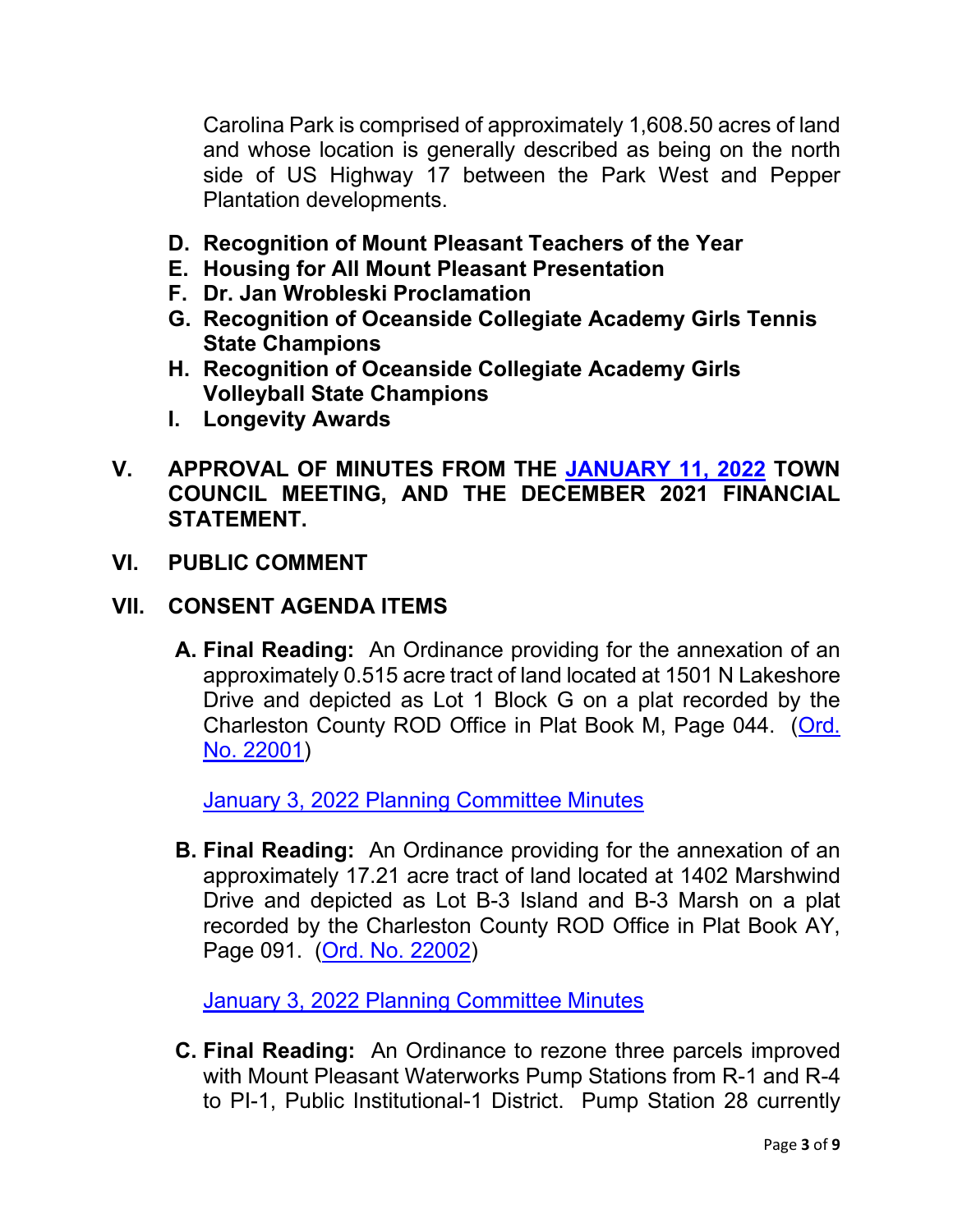zoned R-1 and located at 1098 Cottingham Drive; Pump Station 70 currently zoned R-1 and located at 1391 Stuart Engals Boulevard; and Pump Station 167 currently zoned R-4 and located at 3794 Sawmill Court. [\(Ord. No. 22003\)](https://www.tompsc.com/DocumentCenter/View/40080/Ord-No-22003)

[January 3, 2022 Planning Committee Minutes](https://www.tompsc.com/AgendaCenter/ViewFile/Minutes/_01032022-1123) [December 15, 2021 Planning Commission Minutes](https://www.tompsc.com/AgendaCenter/ViewFile/Agenda/_12152021-1099)

**D. Final Reading:** An Ordinance to amend Zoning Code Section 156.108, Curb Cut Separation. Proposed is to appropriately designate purview of access drives to applicable right-of-way owner or governing jurisdiction. [\(Ord. No. 22005\)](https://www.tompsc.com/DocumentCenter/View/40072/Ord-No-22005)

[January 3, 2022 Planning Committee Minutes](https://www.tompsc.com/AgendaCenter/ViewFile/Minutes/_01032022-1123) [December 15, 2021 Planning Commission Minutes](https://www.tompsc.com/AgendaCenter/ViewFile/Agenda/_12152021-1099)

**E. Final Reading:** An Ordinance to amend Zoning Code Section 156.305, Planned Development Districts. Proposed is to establish development standards for PD Ordinances that did not adopt development standards. [\(Ord. No. 22006\)](https://www.tompsc.com/DocumentCenter/View/40073/Ord-No-22006)

[January 3, 2022 Planning Committee Minutes](https://www.tompsc.com/AgendaCenter/ViewFile/Minutes/_01032022-1123) [December 15, 2021 Planning Commission Minutes](https://www.tompsc.com/AgendaCenter/ViewFile/Agenda/_12152021-1099)

**F. Final Reading:** An Ordinance to amend Zoning Code Section 156.054, Impact Assessment. Proposed is language that prohibits the subdivision of land to preclude a development from completing an Impact Assessment. [\(Ord. No. 22007\)](https://www.tompsc.com/DocumentCenter/View/40074/Ord-No-22007)

[January 3, 2022 Planning Committee Minutes](https://www.tompsc.com/AgendaCenter/ViewFile/Minutes/_01032022-1123) [December 15, 2021 Planning Commission Minutes](https://www.tompsc.com/AgendaCenter/ViewFile/Agenda/_12152021-1099)

**G. Final Reading:** An Ordinance to amend Code Sections 152.22, Residential and Nonresidential Construction, and 152.27, Standards for Subdivision Proposals. Proposed is to make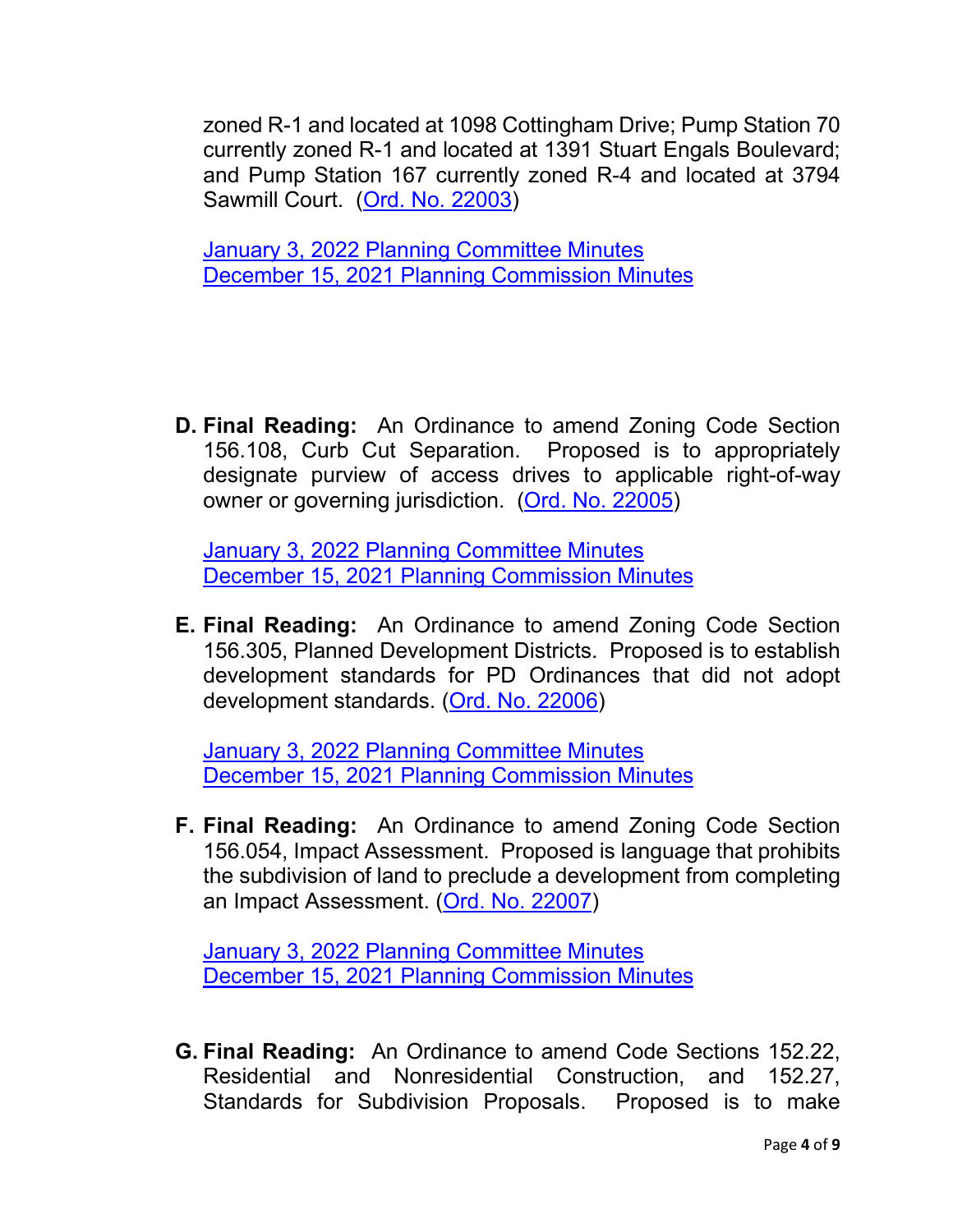updates to the Stormwater Management Guide for Homebuilders inside the Old Village Study Area. [\(Ord. No. 22009\)](https://www.tompsc.com/DocumentCenter/View/40076/Ord-No-22009)

[January 3, 2022 Planning Committee Minutes](https://www.tompsc.com/AgendaCenter/ViewFile/Minutes/_01032022-1123) [December 15, 2021 Planning Commission Minutes](https://www.tompsc.com/AgendaCenter/ViewFile/Agenda/_12152021-1099)

# **VIII. PLANNING**

# **A. NEW BUSINESS**

1. **First Reading:** An Ordinance providing for the annexation of an approximately 0.34 acre tract of land located at 1131 Louise Terrace. [\(Ord. No. 22011\)](https://www.tompsc.com/DocumentCenter/View/40399/Ord-No-22011)

[January 31, 2022 Planning Committee Meeting Minutes](https://www.tompsc.com/AgendaCenter/ViewFile/Minutes/_01312022-1141)

2. **First Reading:** An Ordinance to zone TH, Townhouse District, an approximately 0.34 acre tract of land located at 1131 Louise Terrace. [\(Ord. No. 22012\)](https://www.tompsc.com/DocumentCenter/View/40400/Ord-No-22012)

[January 19, 2022 Planning Commission Meeting Minutes](https://www.tompsc.com/AgendaCenter/ViewFile/Minutes/_01192022-1125) [January 31, 2022 Planning Committee Meeting Minutes](https://www.tompsc.com/AgendaCenter/ViewFile/Minutes/_01312022-1141)

3. **First Reading:** An ordinance providing for the annexation of an approximately 0.68 acre tract of land located at 1214 Chuck Dawley Boulevard. [\(Ord. No.](https://www.tompsc.com/DocumentCenter/View/40401/Ord-No-22013) 22013)

[January 31, 2022 Planning Committee Meeting Minutes](https://www.tompsc.com/AgendaCenter/ViewFile/Minutes/_01312022-1141)

4. **First Reading:** An Ordinance to zone AB, Areawide Business District, an approximately 0.68 acre tract of land located on Chuck Dawley Boulevard. Parcel is to be included in the BOD, Boulevard Overlay District. [\(Ord. No. 22014\)](https://www.tompsc.com/DocumentCenter/View/40401/Ord-No-22013)

[January 19, 2022 Planning Commission Meeting Minutes](https://www.tompsc.com/AgendaCenter/ViewFile/Minutes/_01192022-1125)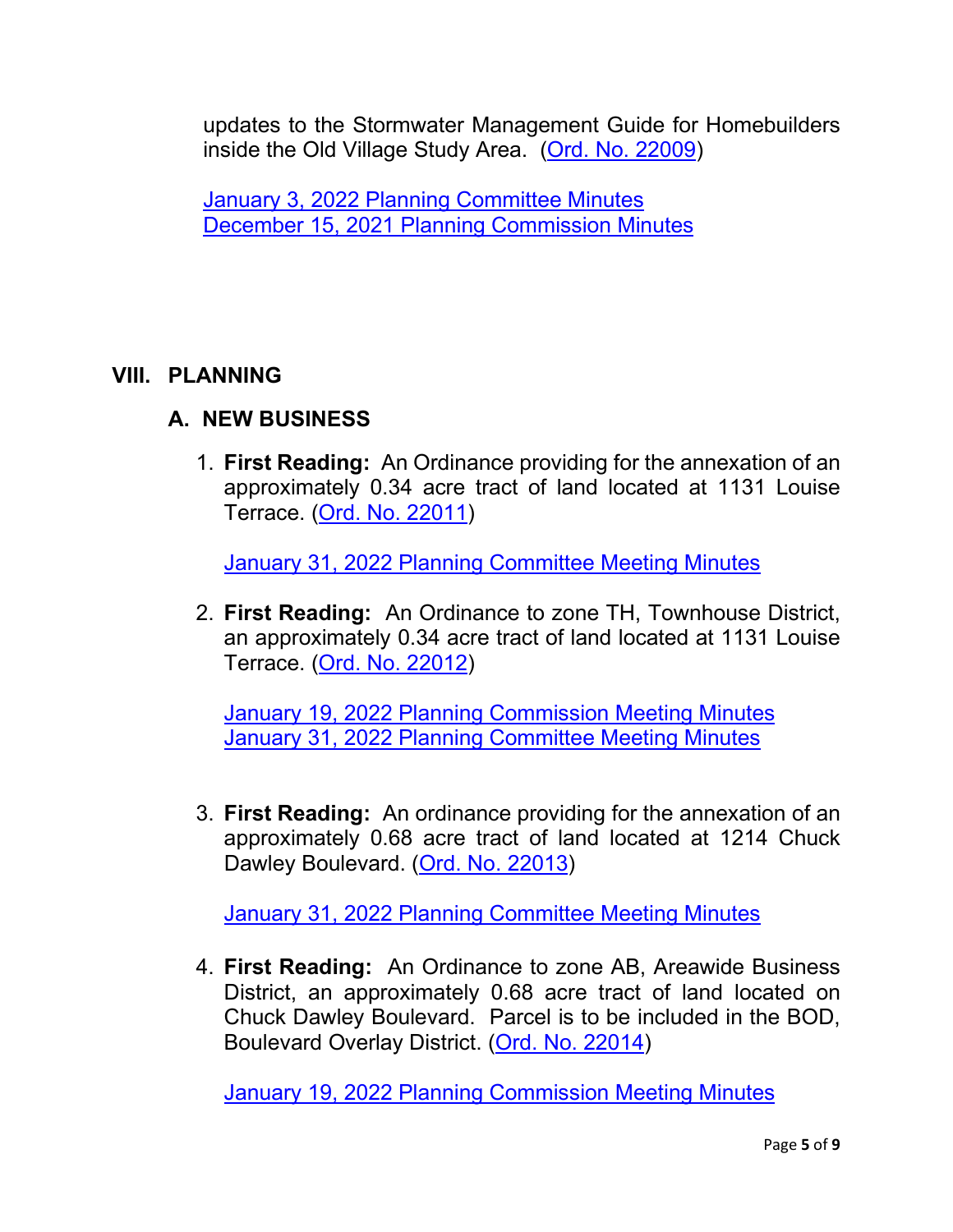[January 31, 2022 Planning Committee Meeting Minutes](https://www.tompsc.com/AgendaCenter/ViewFile/Minutes/_01312022-1141)

5. **First Reading:** An ordinance to rezone from R-1, Low Density Residential District, to AB, Areawide Business District, an approximately 0.16 acre tract of land located at 1214 Chuck Dawley Boulevard. Parcel is to remain in the Boulevard Overlay District. [\(Ord. No. 22015\)](https://www.tompsc.com/DocumentCenter/View/40403/Ord-No-22015)

[January 19, 2022 Planning Commission Meeting Minutes](https://www.tompsc.com/AgendaCenter/ViewFile/Minutes/_01192022-1125) [January 31, 2022 Planning Committee Meeting Minutes](https://www.tompsc.com/AgendaCenter/ViewFile/Minutes/_01312022-1141)

6. **First Reading:** An Ordinance providing for a *Seventh Amendment* to Ordinance 11064, the Development Agreement by and between the Town of Mount Pleasant and CDM of Charleston, LLC (Carolina Park Development Agreement). [\(Ord.](https://www.tompsc.com/DocumentCenter/View/40395/Ord-No-22016)  [No. 22016\)](https://www.tompsc.com/DocumentCenter/View/40395/Ord-No-22016)

[January 19, 2022 Planning Commission Meeting Minutes](https://www.tompsc.com/AgendaCenter/ViewFile/Minutes/_01192022-1125) [January 31, 2022 Planning Committee Meeting Minutes](https://www.tompsc.com/AgendaCenter/ViewFile/Minutes/_01312022-1141)

7. **First Reading:** An Ordinance providing for a *Seventh Amendment* to the Carolina Park PD, Planned Development district Ordinance (Ord. R-13-90, as amended), pertaining to Exhibit B, entitled *Highway 17 Access.* Amendment proposes repealing Exhibit B and replacing it with new Exhibit showing new location for Access "F." [\(Ord. No. 22017\)](https://www.tompsc.com/DocumentCenter/View/40396/Ord-No-22017)

[January 19, 2022 Planning Commission Meeting Minutes](https://www.tompsc.com/AgendaCenter/ViewFile/Minutes/_01192022-1125) [January 31, 2022 Planning Committee Meeting Minutes](https://www.tompsc.com/AgendaCenter/ViewFile/Minutes/_01312022-1141)

8. **First Reading:** An Ordinance to amend Zoning Code Sections 156.313 and 156.433. Proposed is to clarify certain on-street parking provisions to comply with SCDOT standards and to clarify Historic District Preservation Commission Procedures. [\(Ord. No. 22018\)](https://www.tompsc.com/DocumentCenter/View/40397/Ord-No-22018)

[January 19, 2022 Planning Commission Meeting Minutes](https://www.tompsc.com/AgendaCenter/ViewFile/Minutes/_01192022-1125) [January 31, 2022 Planning Committee Meeting Minutes](https://www.tompsc.com/AgendaCenter/ViewFile/Minutes/_01312022-1141)

9. **First Reading:** An Ordinance to amend Zoning Code Sections 156.201, Bufferyards. Proposed are procedural revisions to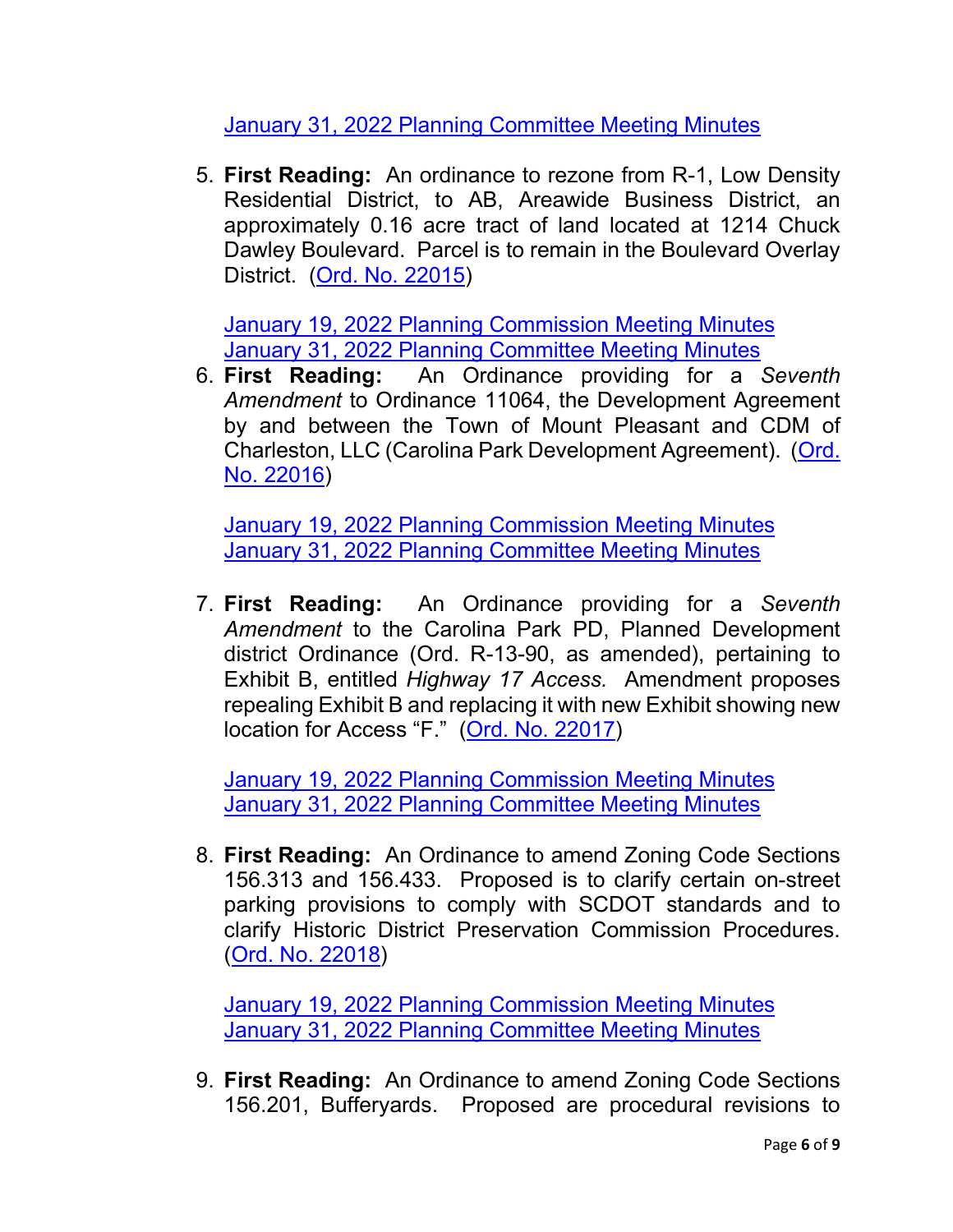review requirements and approval process of Vision Corridors in Critical Line Buffers on residential lots. Also is a provision to allow improvements associated with Mount Pleasant Way as indicated in its Master Plan. [\(Ord. No. 22019\)](https://www.tompsc.com/DocumentCenter/View/40396/Ord-No-22017)

[January 19, 2022 Planning Commission Meeting Minutes](https://www.tompsc.com/AgendaCenter/ViewFile/Minutes/_01192022-1125) [January 31, 2022 Planning Committee Meeting Minutes](https://www.tompsc.com/AgendaCenter/ViewFile/Minutes/_01312022-1141)

10. Discussion regarding consideration to amend Zoning Code Section 156.171, Schedule of Off-Street Parking Requirements.

[January 19, 2022 Planning Commission Meeting Minutes](https://www.tompsc.com/AgendaCenter/ViewFile/Minutes/_01192022-1125) [January 31, 2022 Planning Committee Meeting Minutes](https://www.tompsc.com/AgendaCenter/ViewFile/Minutes/_01312022-1141)

# **B. OLD BUSINESS**

1. **Final Reading:** An Ordinance amendment to repeal Zoning Code Section 156.318, Boulevard Overlay District, and to relocate determined design standards within other various code sections, including 156.201, 156.310, 156.174, 156.102, 156.173, 156.108, 156.303 and 156.304. [\(Ord. No. 22004\)](https://www.tompsc.com/DocumentCenter/View/40081/Ord-No-22004)

[January 3, 2022 Planning Committee Minutes](https://www.tompsc.com/AgendaCenter/ViewFile/Minutes/_01032022-1123) [December 15, 2021 Planning Commission Minutes](https://www.tompsc.com/AgendaCenter/ViewFile/Agenda/_12152021-1099)

2. **Final Reading:** An Ordinance to amend Zoning Code Sections 156.325, Principal Use Table, and 156.326, Principal Use Conditions to make Hotels and Boutique Hotels a Conditional Use subject to defined conditions based on location and the Comprehensive Plan Future Land Use Map. [\(Ord. No. 22008\)](https://www.tompsc.com/DocumentCenter/View/40075/Ord-No-22008)

[January 31, 2022 Planning Committee Meeting Minutes](https://www.tompsc.com/AgendaCenter/ViewFile/Minutes/_01312022-1141) [January 3, 2022 Planning Committee Minutes](https://www.tompsc.com/AgendaCenter/ViewFile/Minutes/_01032022-1123) [December 15, 2021 Planning Commission Minutes](https://www.tompsc.com/AgendaCenter/ViewFile/Agenda/_12152021-1099)

# **IX. [COMMITTEE](https://www.tompsc.com/agendacenter) ACTION ITEMS**

## **Health, Recreation, & Events**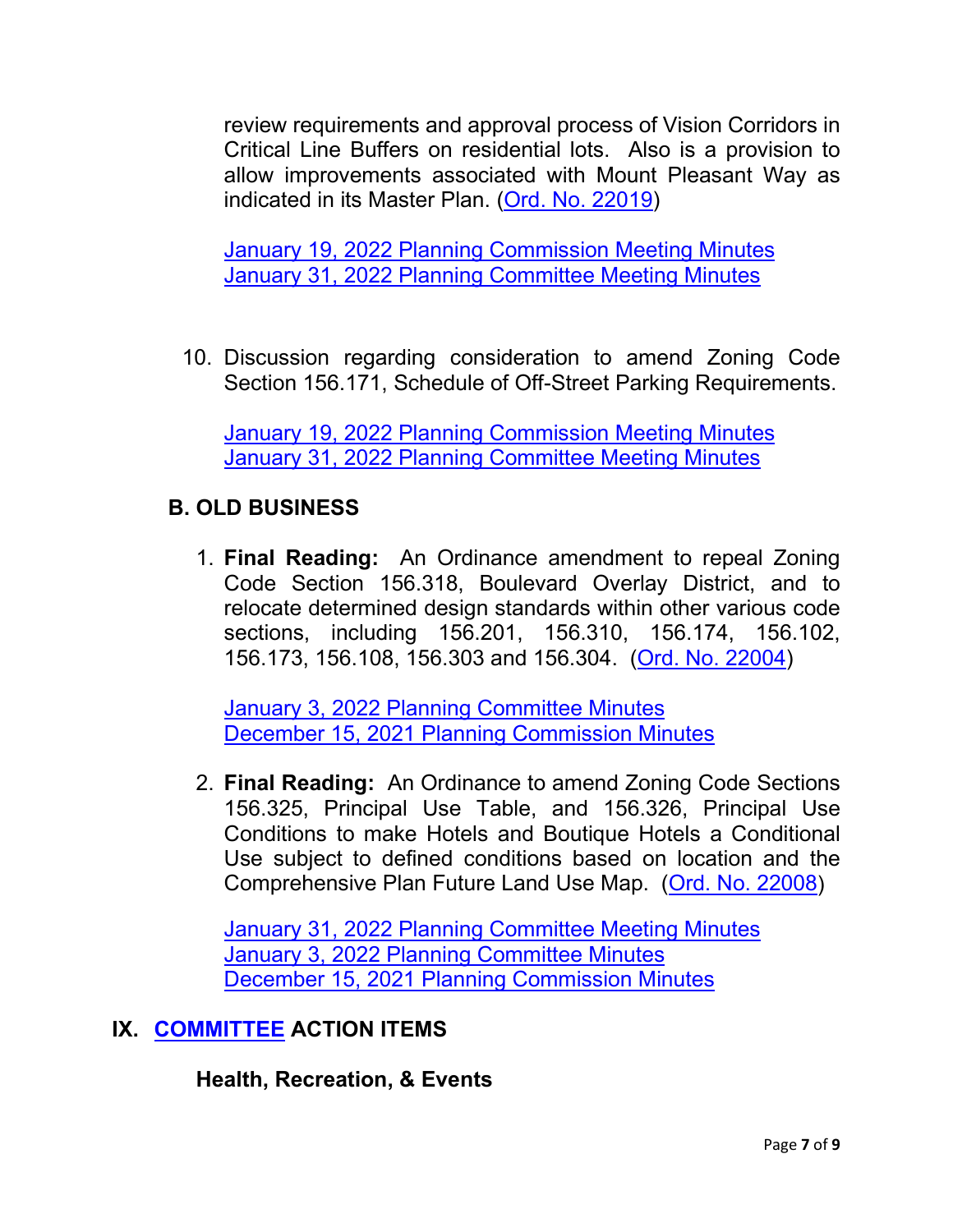Approval of the 2022 Blessing of the Fleet Beneficiaries

# **X. COUNCIL BUSINESS**

#### **A. New Business**

There are no items for Council New Business

#### **B. Old Business**

**Final Reading:** An Ordinance to amend the Budget for the Town of Mount Pleasant, SC for the Fiscal Year commencing July 1, 2021 and ending June 30, 2022. [\(Ord. No. 22010](https://www.tompsc.com/DocumentCenter/View/40219/Ord-No-22010)

## **C. Executive Session**

1. Legal and Contractual

Discussion regarding an employment agreement for the Town of Mount Pleasant General Counsel

## 2. Personnel

Appointments to Boards and Commissions

- **a.** Consideration of applications submitted to serve on the Board of Zoning Appeals
- **b.** Consideration of applications submitted to serve on the Commercial Design Review Board
- **c.** Consideration of applications submitted to serve on the Historic District Preservation Commission

## **D. Post Executive Session**

Council may take action on any item, including any subsection of any section, listed on an executive session agenda or discussed in an executive session during a properly noticed meeting.

## **XI. ADJOURN**